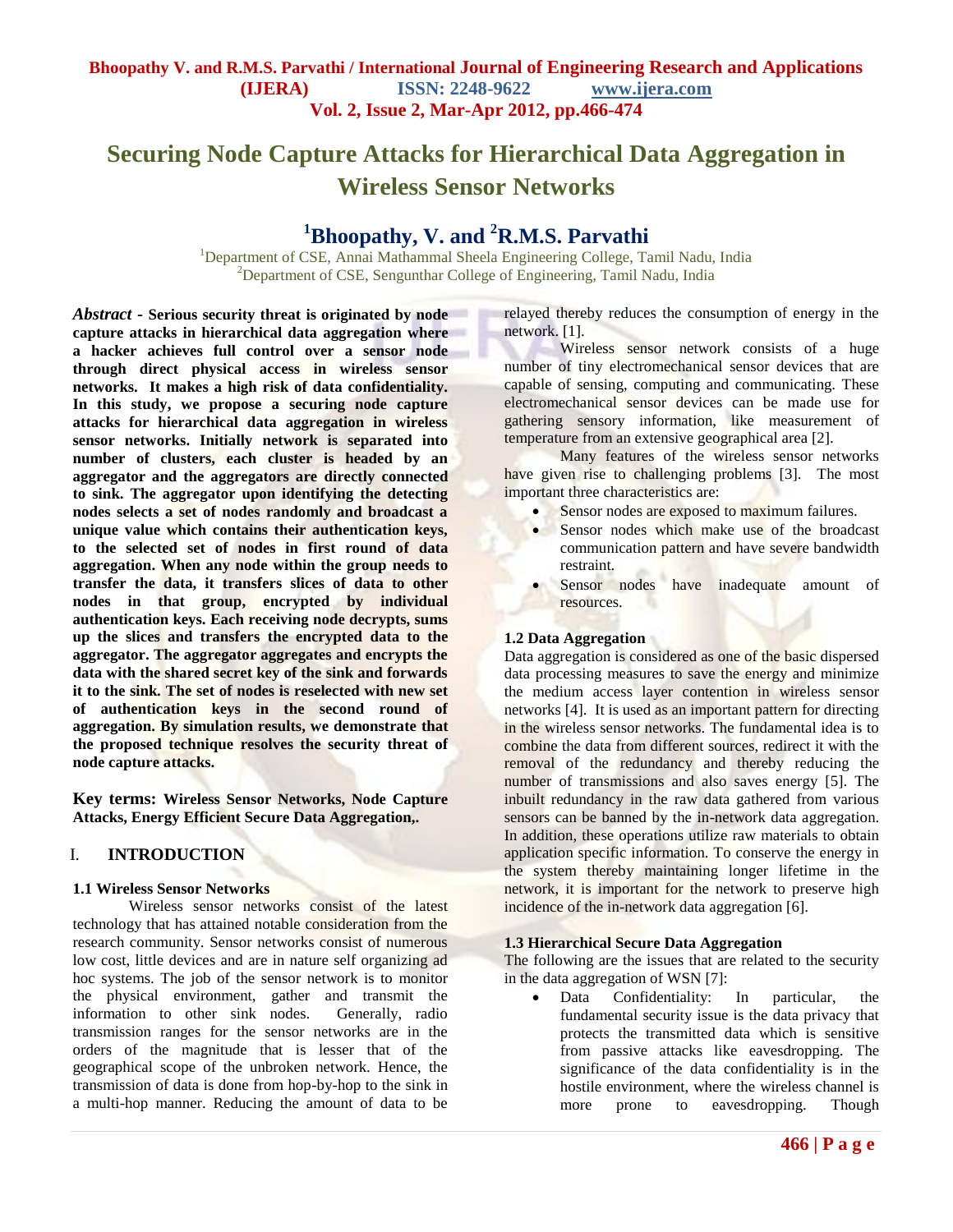cryptography provides plenty of methods, such as the process related to complicated encryption and decryption, like modular multiplication of large numbers in public key based on cryptosystems, utilizes the sensor's power speedily.

 Data Integrity: It avoids the modification of the last aggregation value by the negotiating source nodes or aggregator nodes. Sensor nodes can be without difficulty compromised because of the lack of the expensive tampering-resistant hardware. The otherwise hardware that has been used may not be reliable at times. A compromised message is able to modify, forge and discard the messages.

Generally, in wireless sensor networks for secure data aggregation, two methods can be used. They are hop by hop encrypted data aggregation and end to end encrypted data aggregation [7].

- Hop-by-Hop encrypted data aggregation: In this technique, the encryption of the data is done by the sensing nodes and decryption by the aggregator nodes. The aggregator nodes aggregate the data and again encrypt the aggregation result. At the end, the sink node that obtains the last encrypted aggregation result decrypts it.
- End to End encrypted data aggregation: In this technique, the aggregator nodes in between does not contain any decryption keys and can only perform aggregation on the encrypted data.

#### **1.4 Node Capture Attacks**

The process of getting hold of the sensor node through a physical attack is termed as node capture attack. For example: uncovering the sensor and adding wires in any place. This attack essentially differs from getting hold of a sensor via certain software bug. Since sensors are typically supposed to operate the same software, specifically, the operating software which discovers the suitable bug permits the adversary to manage the entire sensor network. Distinctly, the node capture attacks can be set over a small segment of adequately large network. [8]

The blend of passive, active and physical attacks by an intellectual adversary results in node capture attack. The adversary initializes an attack by gathering the data's about WSN by overhearing something on message exchanges. This is performed either locally to single adversarial device or via entire network with the help of several adversarial devices organized in the entire network. Along with passive learning, the adversary dynamically takes part in network protocols, inquiring the network regarding the information and injecting malicious information in the network.

The adversary performs the physical attacks, following active and passive learning. To enhance the function of the attack related to certain attack objective, the gathered information can be utilized to aid the adversary in choosing the sensor node. [9]

There are two types of node captures possible:

- Random node capture
- Selective node capture

The above node captures varies in the key distribution information to the attacker. The attacker should minimum capture hundreds of sensor nodes during selective node capture attacks. [12]

### **1.5 Problem Identification**

In sensor node compromise technique, there is a initiation of node capture attack where the adversary physically captures the sensor nodes, removes them, compromises and redeploys them in the network. Following the redeployment of the compromised nodes, it builds up a variety of attacks through compromised nodes. The forceful attacker weakens the sensor network protocols along with the formation of clusters, routing and data aggregation and hence resulting in recurrent disruption of network operations. Therefore, the node capture attacks are unsafe and need to be identified as soon as possible for reducing the damages caused by them. [10]

During the node capture attacks, the adversary attempts to tamper the node physically for extracting the secrets of the cryptography. Based on the security architecture of the network, this type of attack is highly destructive and furthermore results in influential insider attacks. [11]

A security issue of WSN corresponds to node capture attack which leads to compromise in the communication of a whole sensor network. [13]

An Energy Efficient Secure Data Aggregation Protocol for wireless sensor networks, we incorporate the authentication and security to maintain the efficiency of the data aggregation. Whenever a sensor node wants to send data to another node; first the sensor node encrypts the data using a key and sends it to the aggregator. For integrity of the data packet, a MAC based authentication code is used [14]. The security problem of WSN such as node capture attacks is not taken into consideration. This node capture attack is harmful for network communication in network data aggregation, routing and so on.

Secure Authentication Technique for Data Aggregation in Wireless Sensor Networks, during first round of data aggregation, the aggregator upon identifying the detecting nodes selects a set of nodes randomly and broadcast a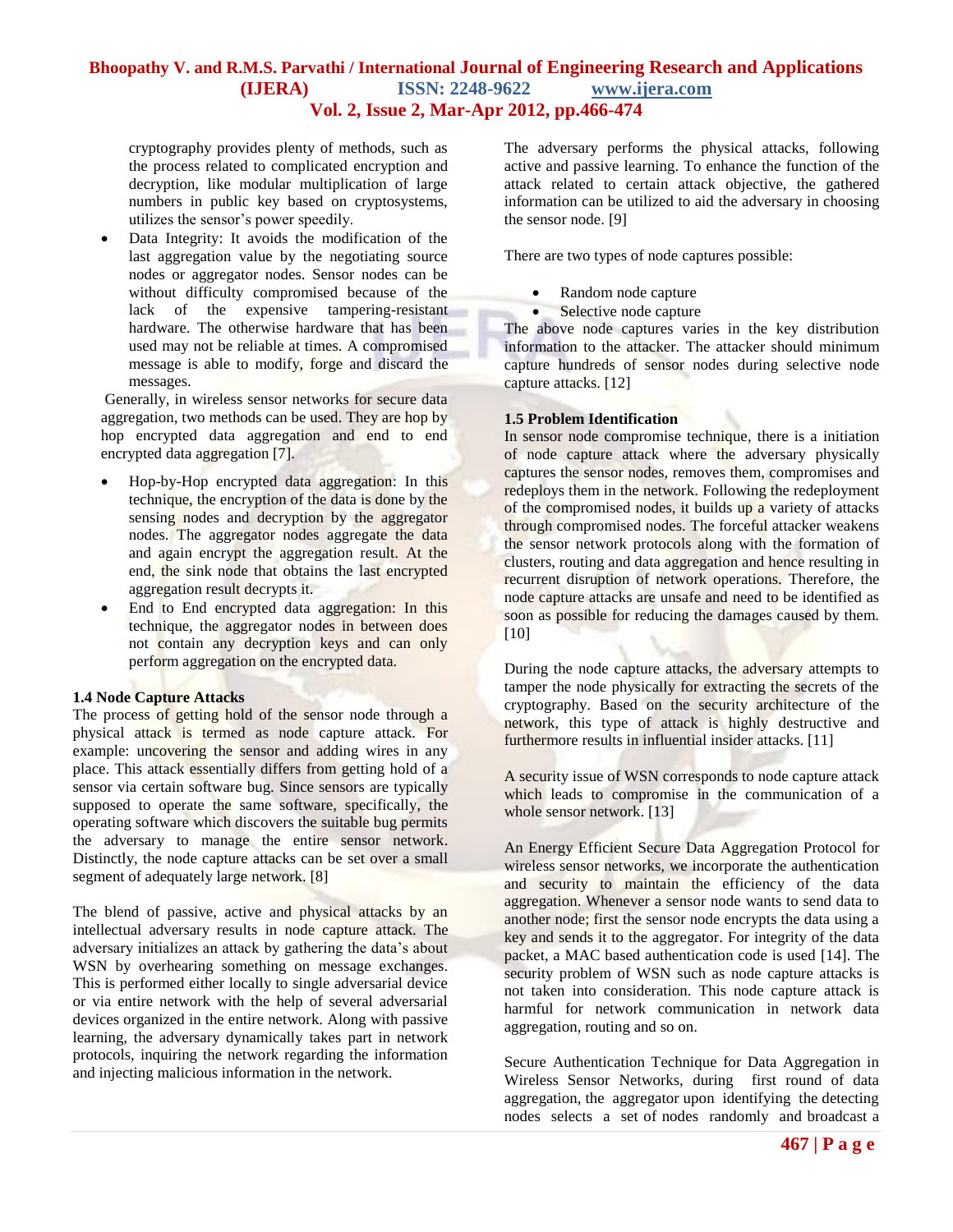unique value which contains their authentication keys, to the selected set of nodes. When any node within the set wants to send the data, it sends slices of data to other nodes in that set, encrypted with their respective authentication keys. Each receiving node decrypts, sums up the slices and sends the encrypted data to the aggregator [15]. The security problem of WSN such that hierarchical data aggregation is not considered.

We propose a Securing Node Capture Attacks for Hierarchical Data Aggregation in Wireless Sensor **Networks** 

### **II. RELATED WORKS**

Kashif Kifayat et al [13] proposed a novel and distinct Structure and Density Independent Group Based Key Management Protocol (DGKE). The protocol offers a better secure communication, secure data aggregation, confidentiality, and resilience against node capture and replication attacks using reduced resources. The drawback of this approach is that security issues are not considered which impacts significantly on key management.

Yupeng Hu et al [16] proposed a robust authentication scheme (RAS) for filtering false data in wireless sensor networks. In RAS, each big event is divided into several small event chunks, every one of which is endorsed by witness nodes both with dynamic authentication tokens from one-way hash chain and their secret keys pre-loaded from the key pool. This way, compromised nodes, even in possession of all endorsement keys for the data reports will not able to fabricate or modify the reports.

Mohamed Hamdy Eldefrawy et al [17] proposed a key distribution protocol based on the public key cryptography. The protocol establishes pairwise keys between nodes according to a specific routing algorithm after deployment, instead of loading full pair-wise keys into each node. The proposed scheme comes to circumvent the shortage of providing the re-keying property of nodes.

Eitaro kohno et al [18] proposed a new method resilient to node capture attacks. This method utilizes secret sharing scheme to disperse confidential information without the need of a secret key. This method is implemented on the motes nodes and it is more effective as the number of hopsto-sink node increases. On the other hand the increased overhead is observed on short hop node. They have also shown a countermeasure capable of reducing excess dispersals without degrading the resilience against node capture attacks.

Mauro Conti et al [19] proposed two efficient and distributed solutions. In the first proposal, Simple Distributed Detection (SDD), the attack is detected using only information local to the nodes. The second solution, the Cooperative Distributed Detection (CDD), exploits node collaboration to improve the detection performance. CDD outperforms both SSD in a meaningful scenario. Moreover, the proposed solutions do not rely on any specific routing protocol—we only use direct range communications and message flooding.

Ka-Shun Hungy et al [20] investigated the effects of different node capture attack patterns on state-of-the-art key management schemes. They proposed two recovery strategies, namely link replacement strategy and node replenishment strategy to replace the compromised region, respectively. This proposed approach achieves significant improvement in terms of network resilience.

Haowen Chan et al <a>[21]</a> Secure hierarchical in-network data aggregation is guaranteed to identify any manipulation of the aggregate by the adversary beyond what is achievable through direct injection of data values at compromised nodes. In other words, the adversary can never gain any advantage from misrepresenting intermediate aggregation computations. The system incurs only  $O(\Delta \log 2 n)$  node congestion, supports arbitrary tree-based aggregator topologies and retains its resistance against aggregation manipulation in the presence of arbitrary numbers of malicious nodes. The main algorithm is based on performing the SUM aggregation securely by first forcing the adversary to commit to its choice of intermediate aggregation results.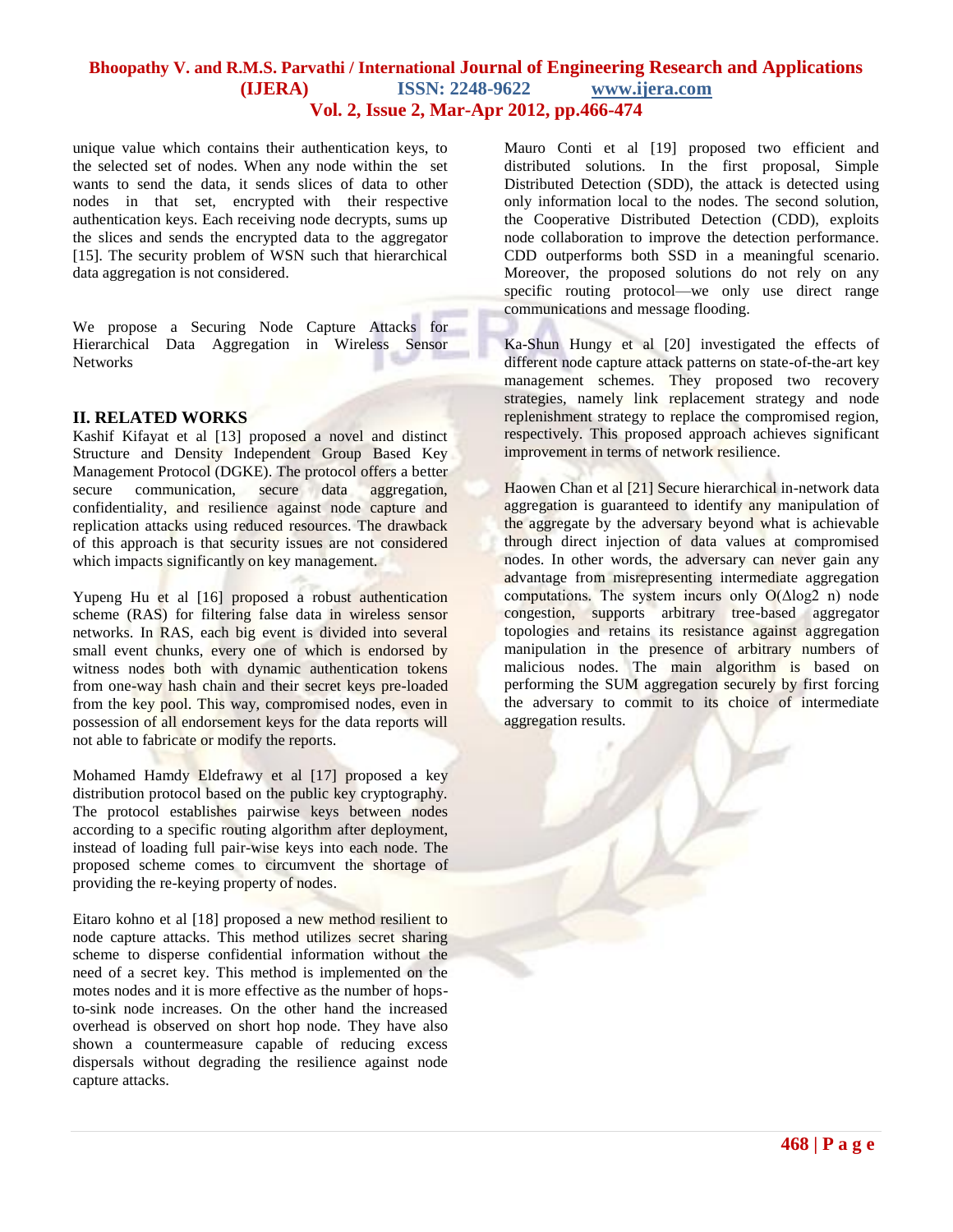## **III. PROPOSED WORK**

#### **3.1 System Architecture**



**Fig 1 System Architecture**

## **3.2 Algorithm**

Algorithm Node\_Capture\_Attack (node, aggregator, key, cluster,  $\text{AGG}_{\text{adv}}$ {

//  $u_i$  is a member node in cluster  $C_j$  where  $j = 1$  to n.

//  $A_j$  is the aggregator of the cluster  $C_j$ .

// AGG<sub>ady</sub> represents Aggregator Advertisement Message

 $// R<sub>1</sub>$  is the first round of aggregation.

//  $TS_1$  is  $R_1$ 's respective time stamp.

//  $A_j$  possess a secret key  $(k_{\text{sec}}^j)$  which is shared with the sink.

 $A_j \xrightarrow{AGGadv} u_i$ 

// In  $R_1$ , the aggregator broadcasts the AGG<sub>ady</sub> to all the nodes.

 $u_i \xrightarrow{ACK} A_j$ 

//  $u_i$  sends acknowledgment (ACK) message to  $A_i$ . // ACK =  $\{w_i, g\}$  Where  $w_i$  = node's ID,  $g$  = node's category.

// based on ACK messages, the  $A_i$  selects c nodes  $(c \leq n)$  randomly.

Set  $Q = \{u_1, u_2, \ldots, u_c\}$ . // selected c nodes are represented by the set Q

$$
A_j \xrightarrow{V} Q
$$

 $V = [(w_1, K_{w1}), (w_2, K_{w2}), \dots, (w_c, K_{wc})]$ 

// the  $A_i$  broadcasts a set of unique values V to all nodes in Q.

//V consists of the node ids of Q and their authentication key.

// Kwi denotes the authentication keys of the corresponding node w<sub>i</sub>.

$$
u_2 \xrightarrow{encr(lto(c-1))} u_3
$$

 $X=1+2+\ldots+C$ . //X represents data which sliced into c pieces.

> //assume  $u_2$  wants to send the data to any node .First  $u_2$  send encrypted data to nearest node  $u_3$ . //In c slices, one of them is kept inside that node itself.

$$
X (1 to (c-1)) \xrightarrow{decr (1 to (c-1))} u_3
$$

 $/ \nu_3$  waits for a time t, which assures that all slices of this round of aggregation are received.

 $1+2+\ldots+(c-1)=S_c$  // sums up the received slices

$$
u_3 \xrightarrow{encr(S_c)} A_j
$$

孔光

 $\frac{1}{S_c}$  is again encrypted with the authentication key of the respective node and sent to the  $A_j$ 

$$
A_j \xrightarrow{MAC(ED, TS)} \text{Sink}
$$

 $\mathcal{A}^+$ 

 $//$   $A_i$  aggregates and encrypts the data with the shared key  $k_{\text{sec}}^j$  and forwards it to towards sink. //The message in the form MAC (ED,  $TS_1$ ) where  $TS_1$  = time stamp,  $ED$  = encrypted data.

If 
$$
(TS_1 \rightarrow \text{ expires})
$$
  
\n $R_1 \rightarrow \text{ends}$   
\n $R_2 \rightarrow \text{starts}$   
\n $TS_2 \rightarrow \text{begins}$ 

$$
469 | P a g e
$$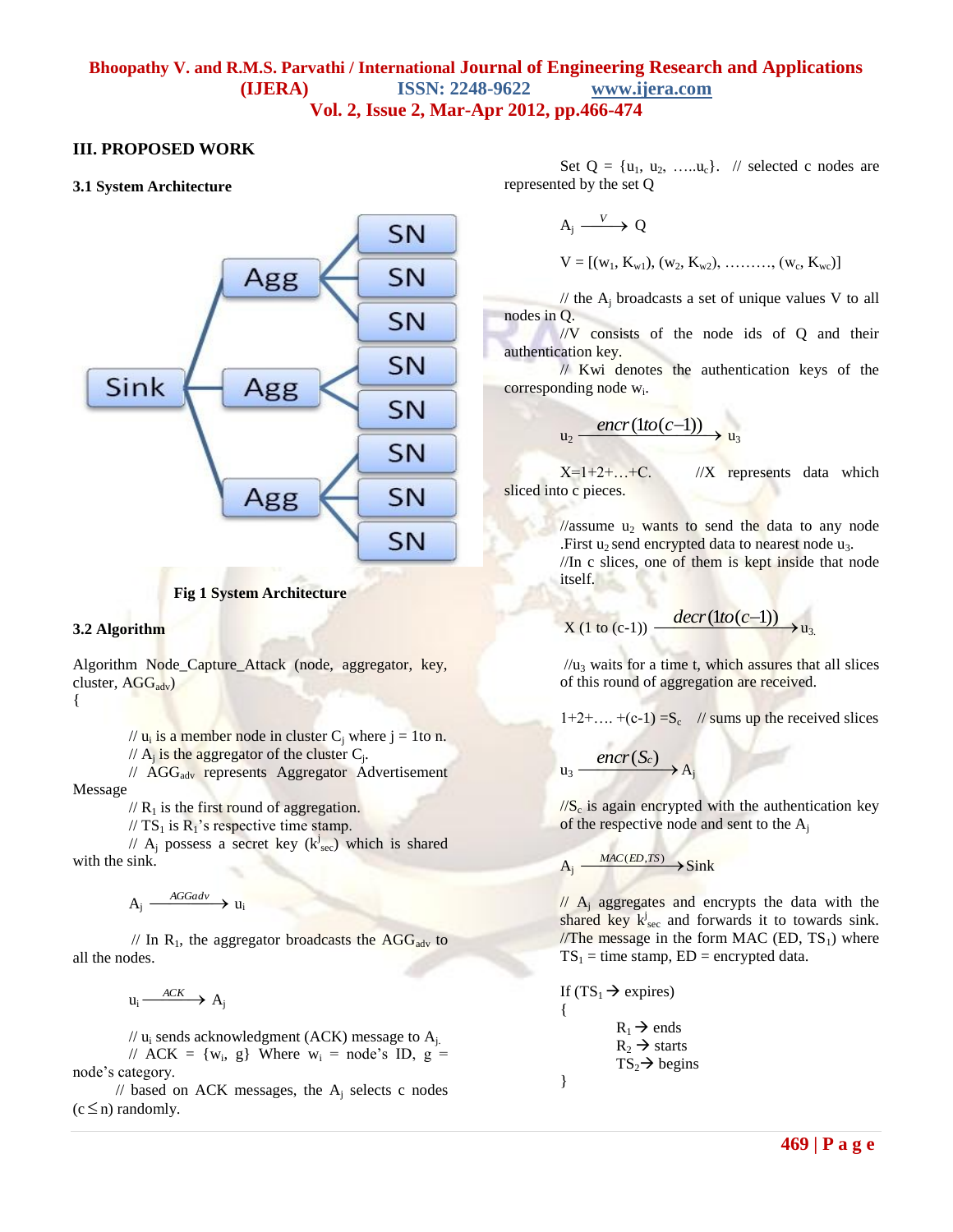| Sender | Receiver | Data slice                     | Authentication       |
|--------|----------|--------------------------------|----------------------|
| Node   | node     |                                | key                  |
| $S_1$  | 2, 4, 8  | $C_{12}$ , $C_{14}$ , $C_{18}$ | $K_2, K_4, K_8$      |
| $S_2$  | 1,3,4    | $C_{21}$ , $C_{23}$ , $C_{24}$ | $K_1, K_3, K_4$      |
| $S_3$  | 2,4,5    | $C_{32}C_{34}$ , $C_{35}$      | $K_2, K_4, K_5$      |
| $S_4$  | 1,2,3,7  | $C_{41}$ , $C_{42}$ , $C_{43}$ | $K_1, K_2, K_3, K_7$ |
|        |          | $\mathrm{C}_{27}$              |                      |
| $S_5$  | 3,7      | $C_{53}$ , $C_{57}$            | $K_3, K_7$           |
| $S_6$  | 7,8      | $C_{67}$ , $C_{68}$            | $K_7,K_8$            |
| $S_7$  | 4,5,6,8  | $C_{74}$ , $C_{75}$            | $K_4, K_5, K_6, K_8$ |
|        |          | $C_{76}$ , $C_{78}$            |                      |
| $S_8$  | 1,6,7    | $C_{81}$ , $C_{86}$ , $C_{87}$ | $K_1K_6,K_7$         |

**Table 1: represents the flow of data slices among nodes and its related authentication keys**

//The same procedure is repeated for R2 except that the set of nodes in Q is reselected with new //set of authentication keys.

## **3.2.1 Slicing Technique**

}



**Fig. 2: Slicing architecture (Network size u = 8, Hop**  length  $hL = 1$ )

The Slicing technique is described using the slicing architecture shown in Fig 2.

Consider the node 2 in Figure 2. When it wants to send data to its neighboring nodes, it slices the data  $(X)$  into 8 pieces (since network size u=8). It holds the one of the slices with it. The remaining slices are encrypted with their respective authentication keys and sent to rest of the nodes.

When the node 1 receives the encrypted data slice from node 2, it decrypts the slice using its authentication key  $K_1$ . Then Node 1 waits for reception of the rest of the slices until time t. When t expires, the node 1 stops receiving the data slice. After complete decryption of the received slices, the node 1 sums them up along with the slice within it and this sum is represented as  $S_1$ .

$$
S_1 = C_{11} + C_{21} + C_{41+} C_{81}
$$

Similarly the summed data of other nodes are as follows.

$$
S_{2} = C_{12} + C_{22} + C_{32} + C_{42}
$$
\n
$$
S_{3} = C_{23} + C_{33} + C_{43} + C_{53}
$$
\n
$$
S_{4} = C_{14} + C_{24} + C_{34} + C_{44} + C_{74}
$$
\n
$$
S_{5} = C_{35} + C_{55} + C_{75}
$$
\n
$$
S_{6} = C_{66} + C_{76} + C_{86}
$$
\n
$$
S7 = C_{47} + C_{57} + C_{77} + C_{67} + C_{87}
$$
\n
$$
S_{8} = C_{18} + C_{68} + C_{78} + C_{88}
$$

The node 1 encrypts  $S_1$  with  $k_1$  and sent to the aggregator A1. The aggregator encrypts the data with the secret shared key  $(k<sup>j</sup><sub>sec</sub>)$  and forwards it to the sink.

## **IV. SIMULATION RESULTS**

#### **4.1 Simulation Setup**

The performance of SNCAHDA approach is evaluated through Network Simulator Version-2 Ns-2 [20] simulation. A random network deployed in an area of 351 X 351 m is considered. Initially 30 sensor nodes are placed in square grid area by placing each sensor in a 50x50 grid cell. 4 phenomenon nodes which move across the grid (speed 5m/s) are deployed to trigger the events. 4 aggregators are deployed in the grid region according to our protocol. The sink is assumed to be situated 100 meters away from the above specified area. In the simulation, the channel capacity of mobile hosts is set to the same value: 2 Mbps. The distributed coordination function (DCF) of IEEE 802.11 is used for wireless LANs as the MAC layer protocol. The simulated traffic is CBR with UDP source and sink. The number of sources is fixed as 4 around a phenomenon.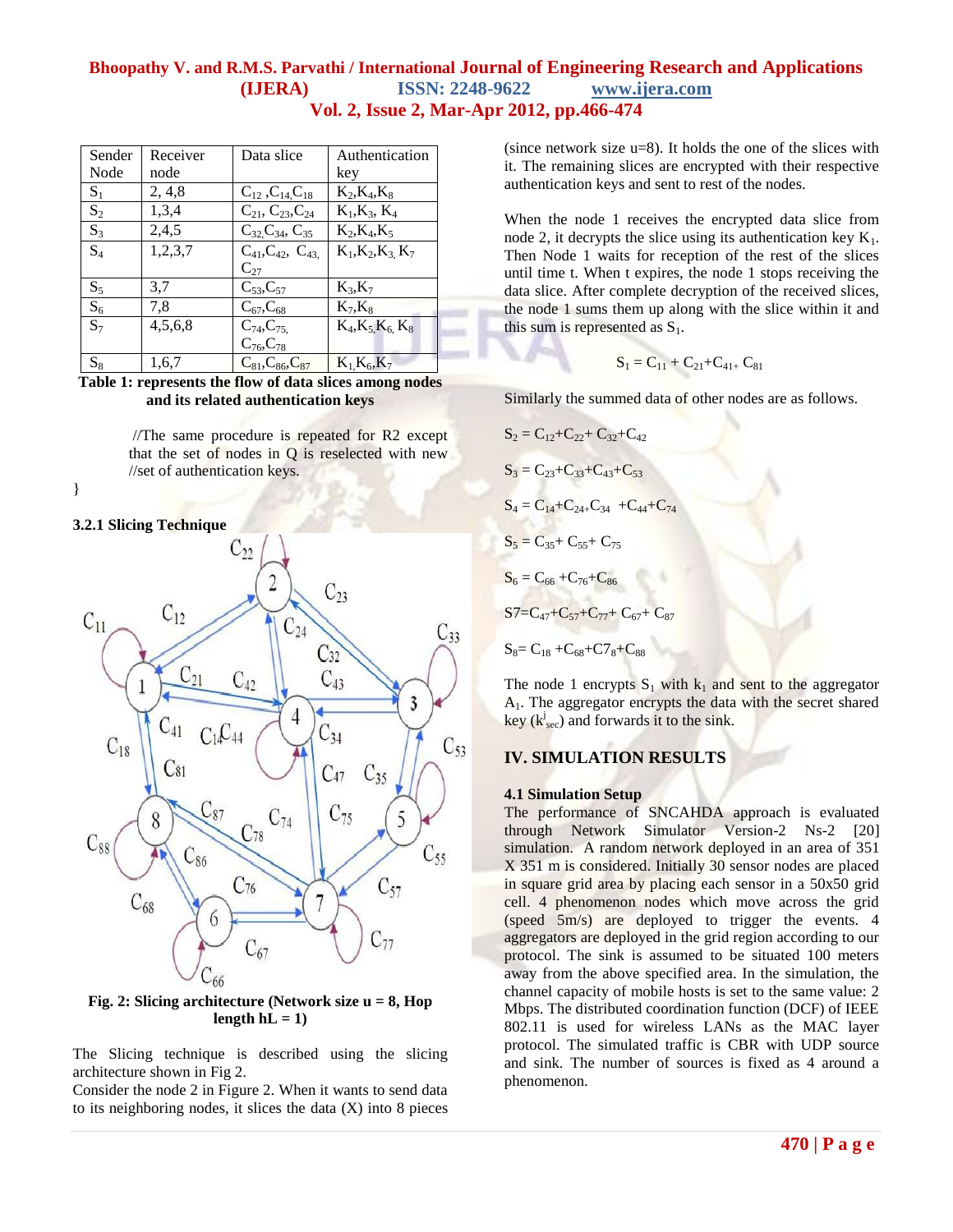|  |  | <b>Table 2: Simulation Parameters</b> |
|--|--|---------------------------------------|
|--|--|---------------------------------------|

| No. of Nodes              | 30               |
|---------------------------|------------------|
| Area Size                 | 351 X 351        |
| Mac                       | 802.11           |
| Routing protocol          | DSDV             |
| <b>Simulation Time</b>    | $50 \text{ sec}$ |
| <b>Traffic Source</b>     | <b>CBR</b>       |
| Packet Size               | 50bytes          |
| Rate                      | 50bytes          |
| <b>Transmission Range</b> | 150m             |
| No. of events             |                  |
| No. of Sources            | 1,2,3 and 4.     |
| No. of attackers          | $1,2,3,4$ and 5  |
| Speed of events           | $5 \text{ m/s}$  |

### **4.2 Performance Metrics**

The performance of Securing Node Capture Attacks for Hierarchical Data Aggregation in Wireless Sensor Networks (SNCAHDA) protocol is compared with our previous work Secure Authentication Technique for Data Aggregation (SATDA) protocol [15]. The performance is evaluated mainly, according to the following metrics.

- **Average end-to-end delay:** The end-to-end-delay is averaged over all surviving data packets from the sources to the destinations.
- **Average Packet Delivery Ratio:** It is the ratio of the number .of packets received successfully and the total number of packets transmitted.
- **Average Energy:** It is the average energy consumption of all nodes in sending, receiving and forward operations.
- **Average Packet Loss:** It is the average number of packet dropped at each receiver.
- **Throughput:** It is the number of packets successfully received by the receiver.

**Table 3: Comparison of SNCAHDA and SATDA based on attackers**

| Parameter                | <b>SATDA</b>          | <b>SNCAHDA</b>        |
|--------------------------|-----------------------|-----------------------|
| Delay                    | Low                   | Comparatively<br>high |
| Packet<br>Delivery Ratio | Slightly low          | High                  |
| Energy<br>Consumption    | High                  | Low                   |
| Packet<br>Drop<br>Ratio  | Comparatively<br>High | Low                   |
| Throughput               | High                  | More High             |

## **Table 4: Comparison of SNCAHDA and SATDA based on sources**

|  | on sources                  |                       |                      |  |  |  |
|--|-----------------------------|-----------------------|----------------------|--|--|--|
|  | Parameter                   | <b>SATDA</b>          | <b>SNCAHDA</b>       |  |  |  |
|  | Delay                       | High                  | Comparatively<br>low |  |  |  |
|  | Packet<br>Delivery<br>Ratio | Slightly low          | High                 |  |  |  |
|  | Energy                      | High                  | Comparatively<br>Low |  |  |  |
|  | Packet<br>Drop<br>Ratio     | Comparatively<br>High | Low                  |  |  |  |
|  | Throughput                  | <b>Slightly Low</b>   | High                 |  |  |  |

## **A. Based on Attackers**

In our initial experiment, we vary the number of attackers as 1,2,3,4 and 5.



**Fig 3:** Attackers Vs Delay gives the average end-to-end delay for both protocols when the number of nodes is increased. We can see that the average end-to-end delay of our proposed SNCAHDA protocol is less than the existing SATDA protocol.



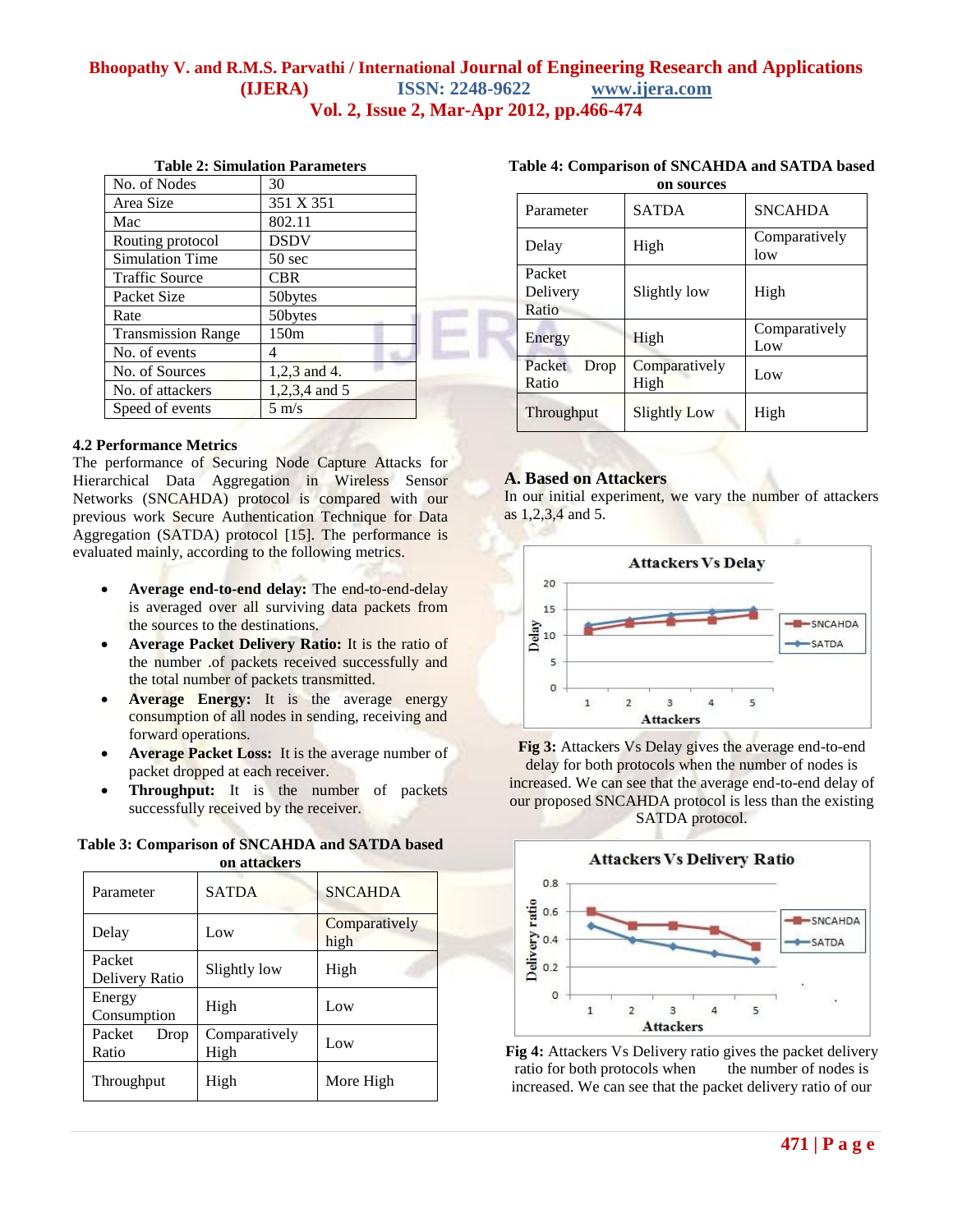proposed SNCAHDA protocol is higher than the existing SATDA protocol.



**Fig 5:** Attackers Vs Energy gives the enery consumption for both protocols. We can see that the energy consumption of our proposed SNCAHDA protocol is less than the existing SATDA protocol.







**Fig 7:** Attackers Vs Throughput gives the throughput for both protocols. We can see that the Throughput of our proposed SNCAHDA protocol is higher than the existing SATDA protocol.

## **B. Based on Sources**

In the second experiment, we vary the number of sources as 1, 2,3 and 4.



**Fig 8:** Sources Vs Delay gives the average end-to-end delay for both protocols when the number of sources creased.We can see that the average end-to-end delay of our proposed SNCAHDA protocol is less than the existing SATDA





**Fig 9:** Sources Vs Delivery ratio gives the packet delivery ratio for both protocols We can see that the packet delivery ratio of our proposed SNCAHDA protocol is higher than the existing SATDA protocol.



**Fig 10:** Sources Vs Energy gives the enery consumption for both protocols. We can see that the energy consumption of our proposed SNCAHDA protocol is less than the existing SATDA protocol.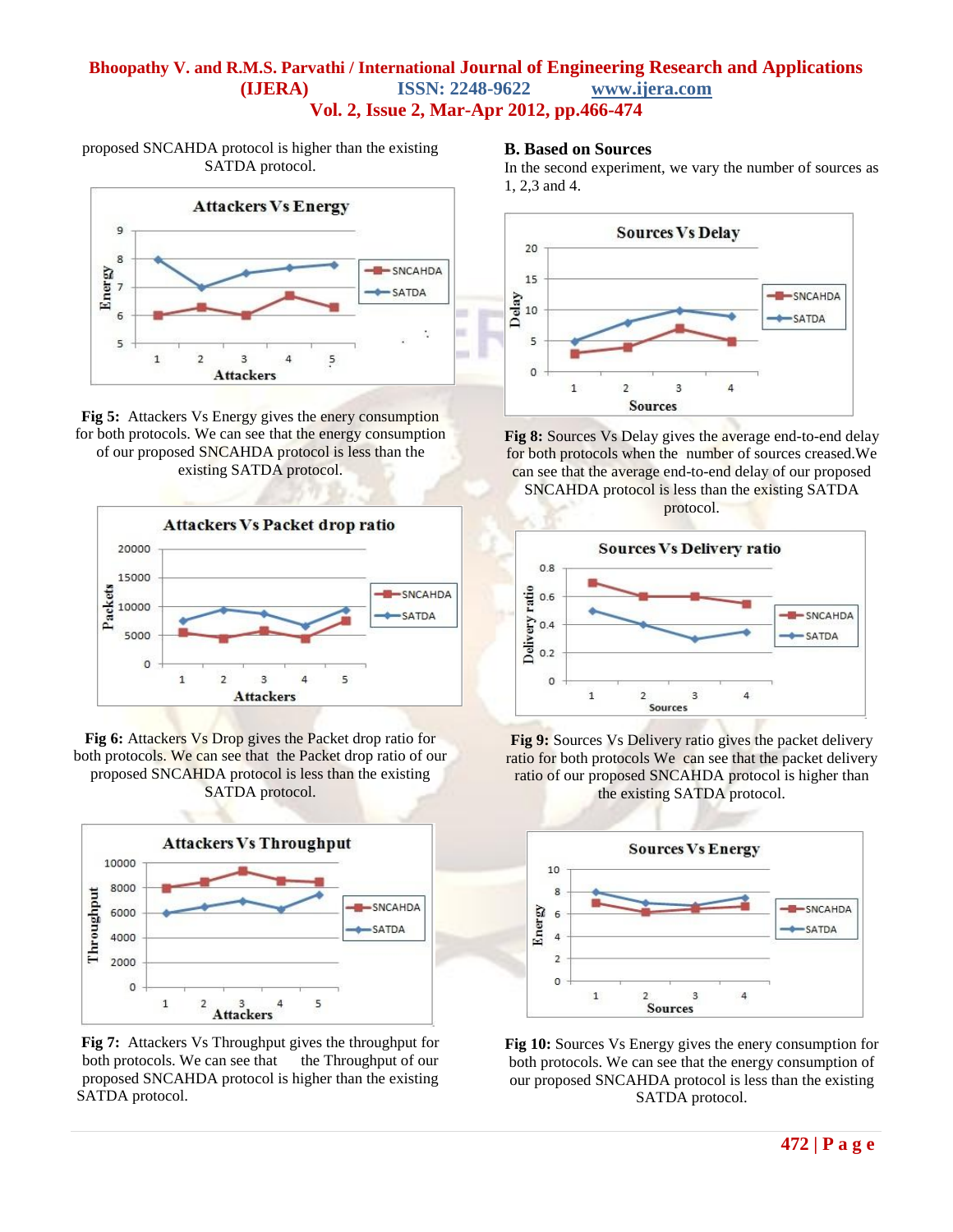

**Fig 11:** Sources Vs Drop gives the Packet drop ratio for both protocols. We can see that the Packet drop ratio of our proposed SNCAHDA protocol is less than the existing SATDA protocol.



**Fig 12:** Sources Vs Throughput gives the throughput for oth protocols. We can see that the Throughput of our proposed SNCAHDA protocol is higher than the existing SATDA protocol.

## **V. CONCLUSION**

In this paper, we have proposed Securing Node Capture Attacks for Hierarchical Data Aggregation in Wireless Sensor Networks. During first round of data aggregation, the aggregator upon identifying the detecting nodes selects a set of nodes randomly and broadcast a unique value which contains their authentication keys, to the selected set of nodes. When any node within the set wants to send the data, it sends slices of data to other nodes in that set, encrypted with their respective authentication keys. Each receiving node decrypts, sums up the slices and sends the encrypted data to the aggregator. The aggregator aggregates and encrypts the data with the shared secret key of the sink and forwards it to the sink. In the second round of aggregation, the set of nodes is reselected with new set of authentication keys. By simulation results, we have shown that the proposed approach rectifies the security threat of node capture attacks in hierarchical data aggregation.

#### **REFERENCES**

- [1] Dorottya Vass, Attila Vidacs, "Distributed Data Aggregation with Geographical Routing in Wireless Sensor Networks", Pervasive Services, IEEE International Conference on July 2007.
- [2] Jukka Kohonen, "Data Gathering in Sensor Networks‖, Helsinki Institute for Information Technology, Finland. Nov 2004.
- [3] Gregory Hartl, Baochun Li, "Loss Inference in Wireless Sensor Networks Based on Data Aggregation", IPSN 2004.
- [4] Zhenzhen Ye, Alhussein A. Abouzeid and Jing Ai, ―Optimal Policies for Distributed Data Aggregation in Wireless Sensor Networks", Draft Infocom2007 Paper.
- [5] Bhaskar Krishnamachari, Deborah Estrin and Stephen Wicker, "The Impact of Data Aggregation in Wireless Sensor Networks", Proceedings of the 22nd International Conference on Distributed Computing Systems – 2002.
- [6] Kai-Wei Fan, Sha Liu, and Prasun <sup>8</sup> Sinha, "Structure-free Data Aggregation  $\frac{1}{2}$  Sensor Networks", IEEE Transactions on Mobile Computing – 2007.
- [7] Yingpeng Sang, Hong Shen, Yasushi Inoguchi, Yasuo Tan and Naixue Xiong, "Secure Data Aggregation in Wireless Sensor Networks: A Survey", Seventh International Conference on Parallel and Distributed Computing, Applications and Technologies, 2006.
- [8] Zinaida Benenson, Nils Gedicke, Ossi Raivio, "Realizing Robust User Authentication in Sensor Networks", Workshop on Real-World Wireless Sensor Networks (REALWSN05), June 2005, Stockholm, Sweden.
- [9] Patrick Tague and Radha Poovendran, "Modeling Node Capture Attacks in Wireless Sensor Networks", 46th Annual Allerton Conference on Communication, Control, and Computing, September 2008.
- [10] Jun-won Ho, "Distributed Detection of Node Capture Attacks in Wireless Sensor Networks", InTech, Dec 2010
- [11] Giacomo de Meulenaer, François-Xavier Standaert, "Stealthy Compromise of Wireless Sensor Nodes with Power Analysis Attacks", MOBILIGHT 2010: 229-242
- [12] Kui Ren, Wenjing Lou and Yanchao Zhang, ―LEDS: Providing Location-aware End-to-end Data Security in Wireless Sensor Networks", IEEE Transactions on Mobile Computing, Vol 7, Issue 5, pp 585 – 598, 2008
- [13] K. Kifayat, M. Merabti, Q. Shi, D. Llewellyn-Jones, "Group Based Secure Communication for Large-Scale Wireless Sensor Networks", journal

# Source